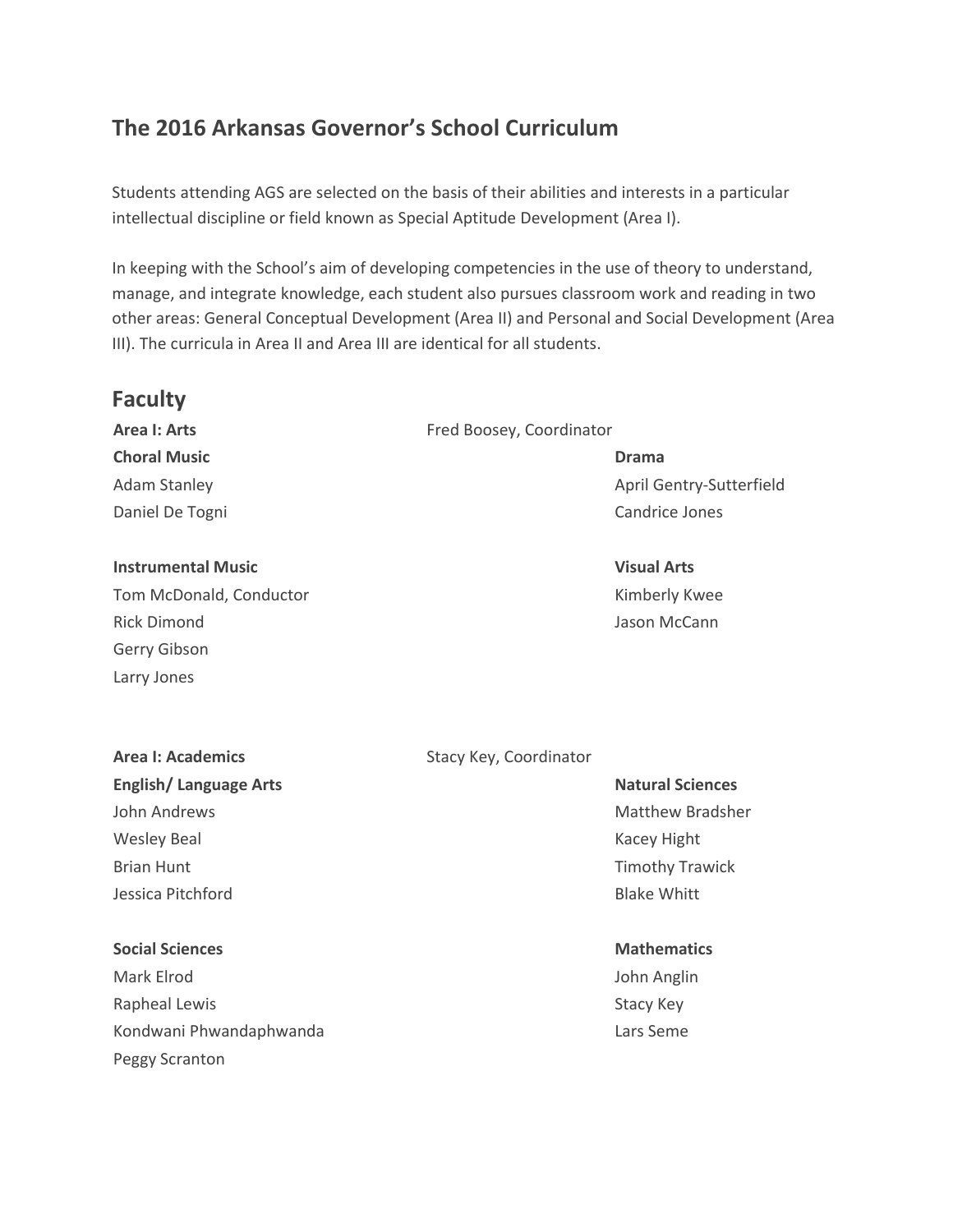#### **Area II: General Conceptual Development**

Jim Rush, Coordinator Nick Brasovan Revis Edmonds Andrea Lively Ryan Parson Phillip Spivey Lacey Thacker Christopher Weaver

#### **Area III: Personal and Social Development**

Debbie Hibbs, Coordinator Fred Boosey Richard Gobble Winston Meyer Madison Sewell Spencer Sutterfield Kelly Taylor Chad Terrell

## **Area I: Arts**

#### **Drama**

#### **April Gentry-Sutterfield and Candrice Jones**

The 2016 Arkansas Governor's School Drama students will explore several foundational components of contemporary performance, examine the role of performance within society, and develop their own artistic voices as story-tellers and performers. The students should be prepared to engage themselves intellectually, artistically, physically, and collaboratively while they refine skills like focus, leadership, team work, commitment, and communication.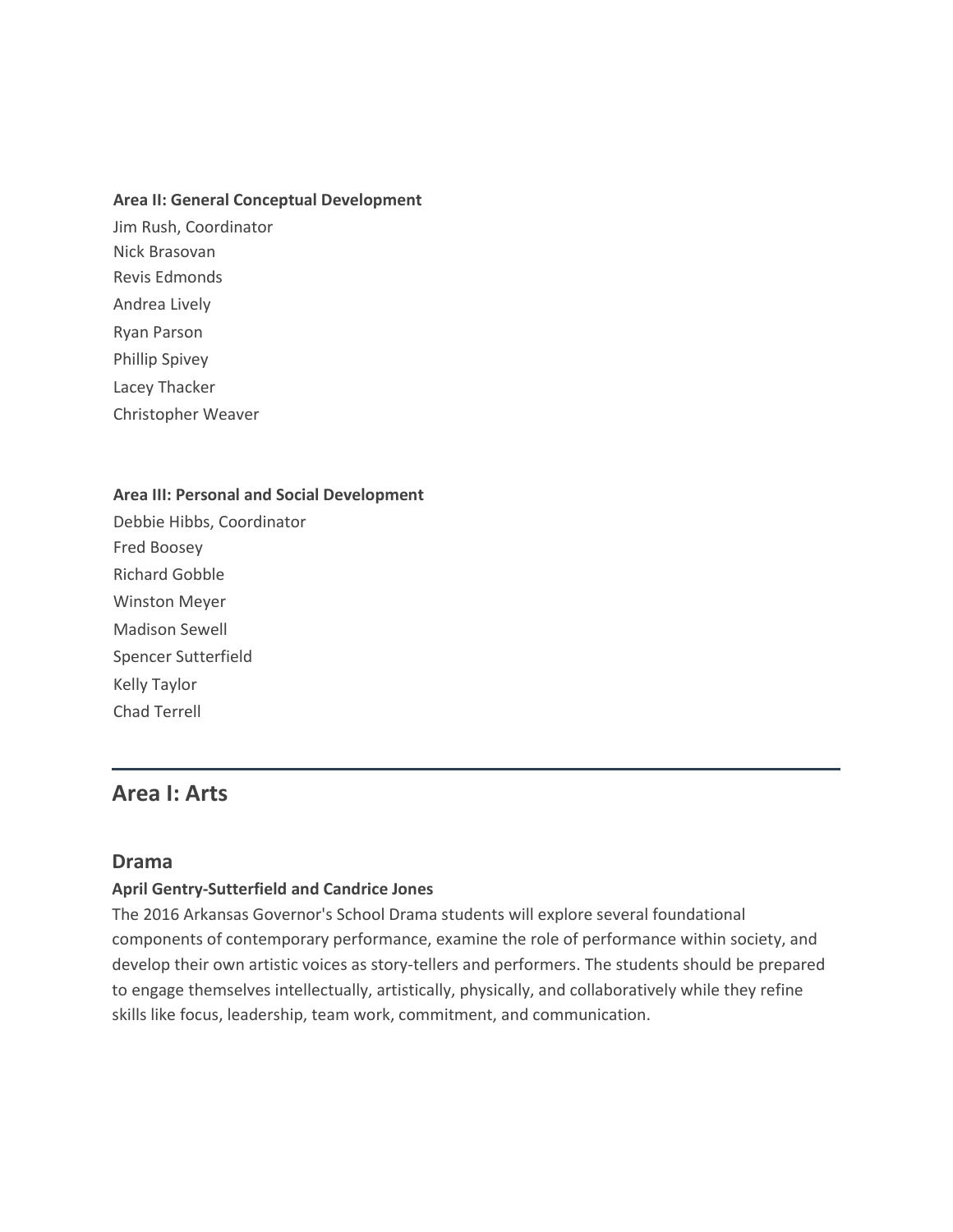## **Choral Music**

### **Adam Stanley and Daniel De Togni**

The Choral Music program will broaden and strengthen students' musical knowledge through experiences of rehearsing, performing, vocal technique, analyzing, and discussing a wide range of choral repertoire. While a significant portion of the class will be committed to preparing works for performance at Arkansas Governor's School, students will also gain exposure to a variety of topics relating to music theory, history, and choral traditions from several Musical eras. Students will also be exposed to more recent trends in choral music as well as experimental music from the 20th century. An additional facet of the course aims to introduce singers to interdisciplinary performance with students and faculty in Instrumental Music, Drama and Visual Arts

## **Instrumental Music**

### **Tom McDonald, Rick Dimond, Gerry Gibson, Larry Jones**

The AGS 2016 students in Instrumental Music will be involved in rehearsing and performing works of prominent 20th and 21st century composers. Emphasis is placed on music from this period, styles of composing, and circumstances surrounding the birth of these styles. Issues such as color, texture, melody, harmony, rhythm, and meter will be addressed in reference to each style and work. Excellence in performance is something that individuals and groups always strive for; however, it is the process of learning music and understanding the creative process of composing music in a specific 20th or 21st century style that is of prime importance in our performing ensemble. This knowledge and expertise will allow students to share with students in other Area I disciplines. The discussions and lectures in Perspectives feature faculty and student presentations, discussions, theory styles, and listening sessions which deal with significant music and musical trends. The combination of ensemble performance and Perspectives classes at AGS is aimed at opening the students' minds to the incredibly vast world of music, both to its composers and its styles.

## **Visual Arts**

#### **Jason McCann and Kimberly Kwee**

The focus of the Visual Arts program at AGS is to develop student artwork in terms of concept and content. Students will be encouraged to explore the process behind their artistic product in a variety of techniques and materials guided by instruction and critique of art and theory through the ages. The hope is that students will acquire an understanding of how working artists achieve consistency and continuity in a large body of work.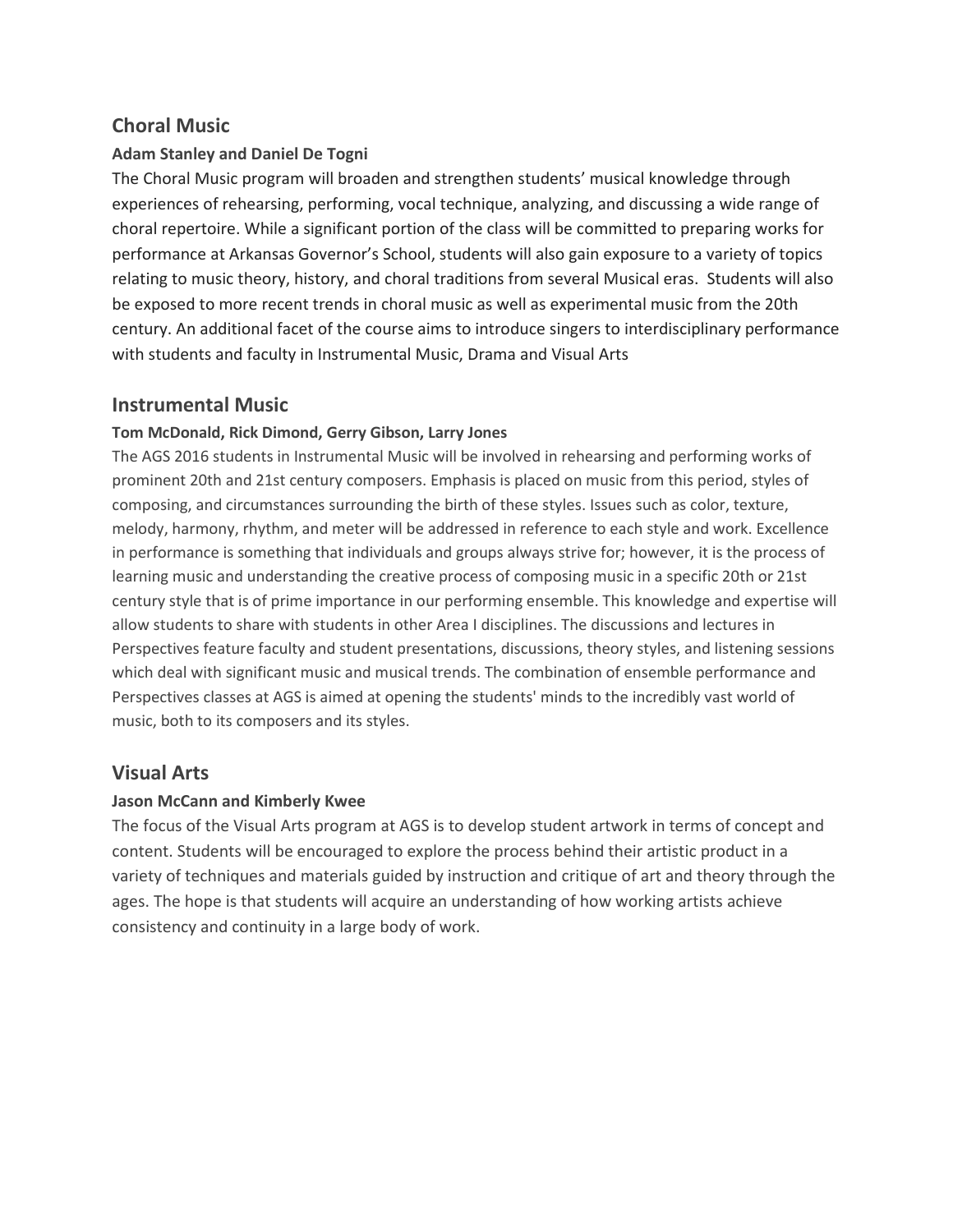## **Area I: Academics**

## **English/Language Arts**

#### **Practical American Poetics - John Andrews**

In a 2015 interview Kelly Clarkson described Ed Sherran as a "poet." But is he really? If popular music, film, and TV view poetry as something elevated and special, what is the role of poetry today? On the opposite end of the spectrum: the National Endowment for the Arts did a study on "Arts in America" in 2012 and found that only 6.7% of adults actively read poetry. With this data, what is the point of poetry today? Can poetry even matter today?

This course will interrogate and attempt to answer these questions by analyzing the work from the American poetic tradition. The course will center on work from canonical poets such as Ai, Frank O'Hara, and C.D. Wright along with contemporary poets such as Richard Siken, Patricia Smith, and Ocean Vuong. From here we will create contemporary poetry through the techniques and theories each Poet employs, and be able to personally define, recognize, and defend what makes up the art of poetry in America today.

#### **Introduction to Cultural Studies - Wesley Beal**

What is culture? The term is vexing, often described as among the hardest words to define in the English language. There are several possible approaches to this subject, ranging from anthropology's study of customs and practices to sociology's reliance on statistics, but for the purposes of this course we will interrogate culture as a *text* for our own analysis. In other words, we will be applying our literary tools toward the interpretation of culture.The questions we investigate on a daily basis will sweep broadly under the ever-broad rubric of culture, observing the various and often conflicting uses and meanings of the culture concept. We will start by exploring the very ideas of culture and literature, then familiarize ourselves with Barthes's and Geertz's approaches to the culture-text, and along the way study specific examples of those texts—for example, campus architecture, commercial advertisements, theme parks, and propaganda. Students will complete the course by designing and presenting a cultural studies lesson plan of their own.

#### **From Hieroglyphics to Emojis #TechnologicalMedia – Brian Hunt**

In what some bloggers are calling a "post-text" world, new ways of reading and writing are changing how we think. Since humans first began to paint signs on cave walls, new technologies and media for storing and sharing information have enabled us to be where we are today. Technological media has always been evolving, and the tools we use to transmit and store ideas are not simply tools; they alter the way we perceive and interact with the world. Engaging with hieroglyphics, cave paintings, emojis, visual poetry, the book, cryptography, cartography, tweets, texts and Instagram, among others, students of this class will consider how different media have enabled us to tell different stories. Through a deeper understanding of the history of technological media, students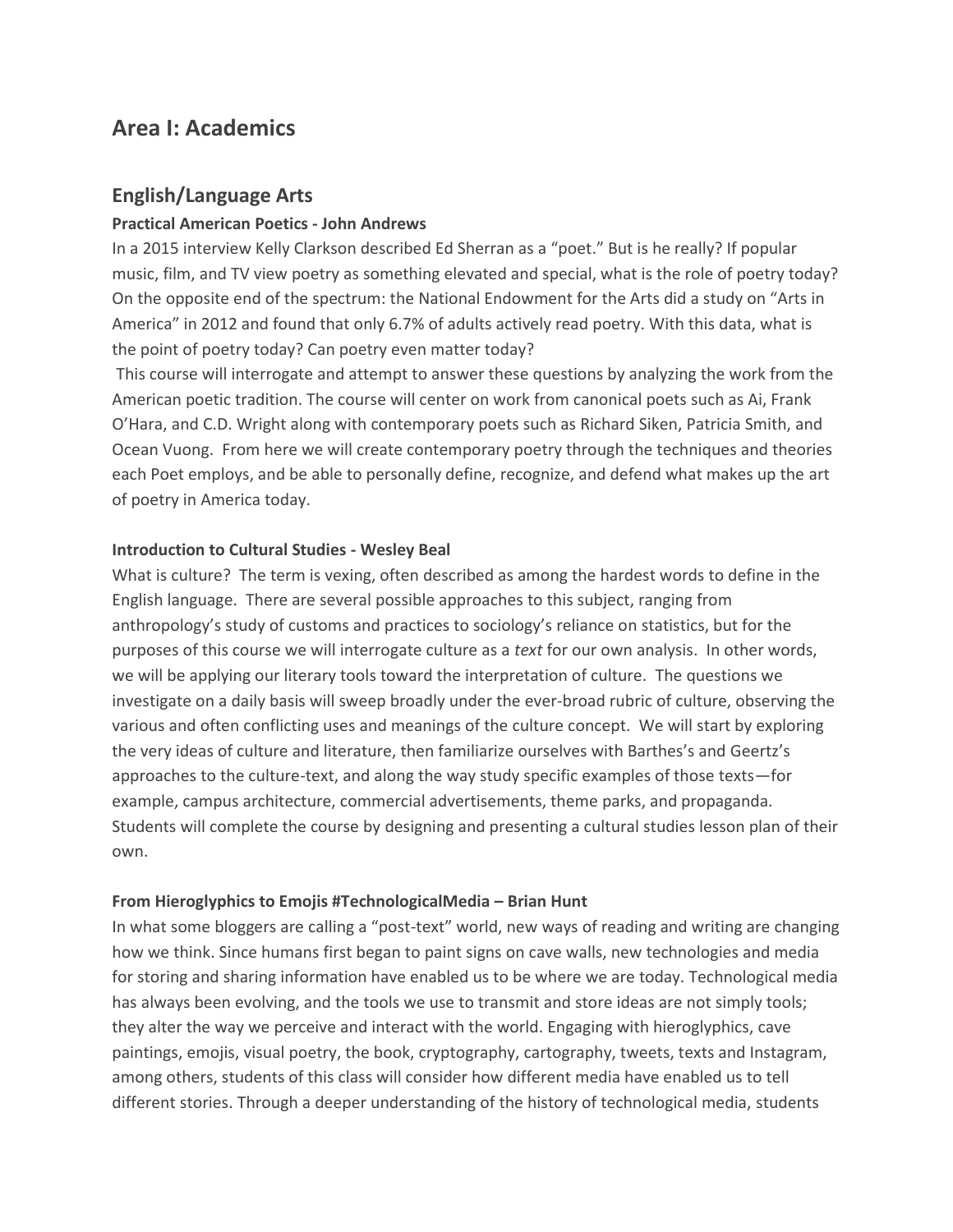will consider the networked mind while exploring their own thoughts on and beyond the confines of the physical page.

#### **Flash Fiction - Jessica Pitchford**

In Flash Fiction, our focus will be on the briefest of fiction forms: the short-short story (also known as fast fiction, flash fiction, or micro fiction, among others). These extremely short stories, which can vary in length but are on average no more than 750 words, are increasingly popular, if difficult to achieve—a real creative challenge. This course both introduces participants to the art of the short-short story and prepares them to participate in traditional workshops and even fiction slams. In-class activities include reading discussions, individual and group writing exercises, as well as peer workshops. The ultimate goal is to get students reading one of the most progressive forms of fiction being written and published today and trying their hand at creating their own.

## **Mathematics**

### **Mathematics and Aviation – John Anglin**

This class will examine some practical applications of mathematics as they apply to aviation. Some examples that will be presented include a mathematical understanding of the forces of flight, trigonometry in navigation, and an introduction to electrical systems theory. There will also be critical thinking exercises applied to various scenarios an aviator would be expected to encounter. The focus of this class is not to produce professional pilots, but rather to demonstrate a practical application of mathematics to a tangible real world environment.

#### **Probability and Statistics: A Study of Uncertainty - Stacy Key**

Life is full of uncertainty. However, most people try their best to plan, predict and prepare for the future. Some people rely on chance, fate, and luck in their predictions, while others base their findings on logic and scientific methodology. Our study will be based on this logical and scientific approach. Probability has been defined as "the branch of science concerned with the study of mathematical techniques for making quantitative inferences about uncertainty." Most historians consider this branch of science as beginning with the work of Fermat and Pascal in the early 1600s, but the use of this science has grown exponentially over the last few decades. This course will examine techniques and concepts widely used in probability and statistics from both a theoretical and practical perspective. Examples from the "real world" in the areas of insurance, politics, finance, engineering, medicine, meteorology, and management will be used to add relevance and practicality to our study.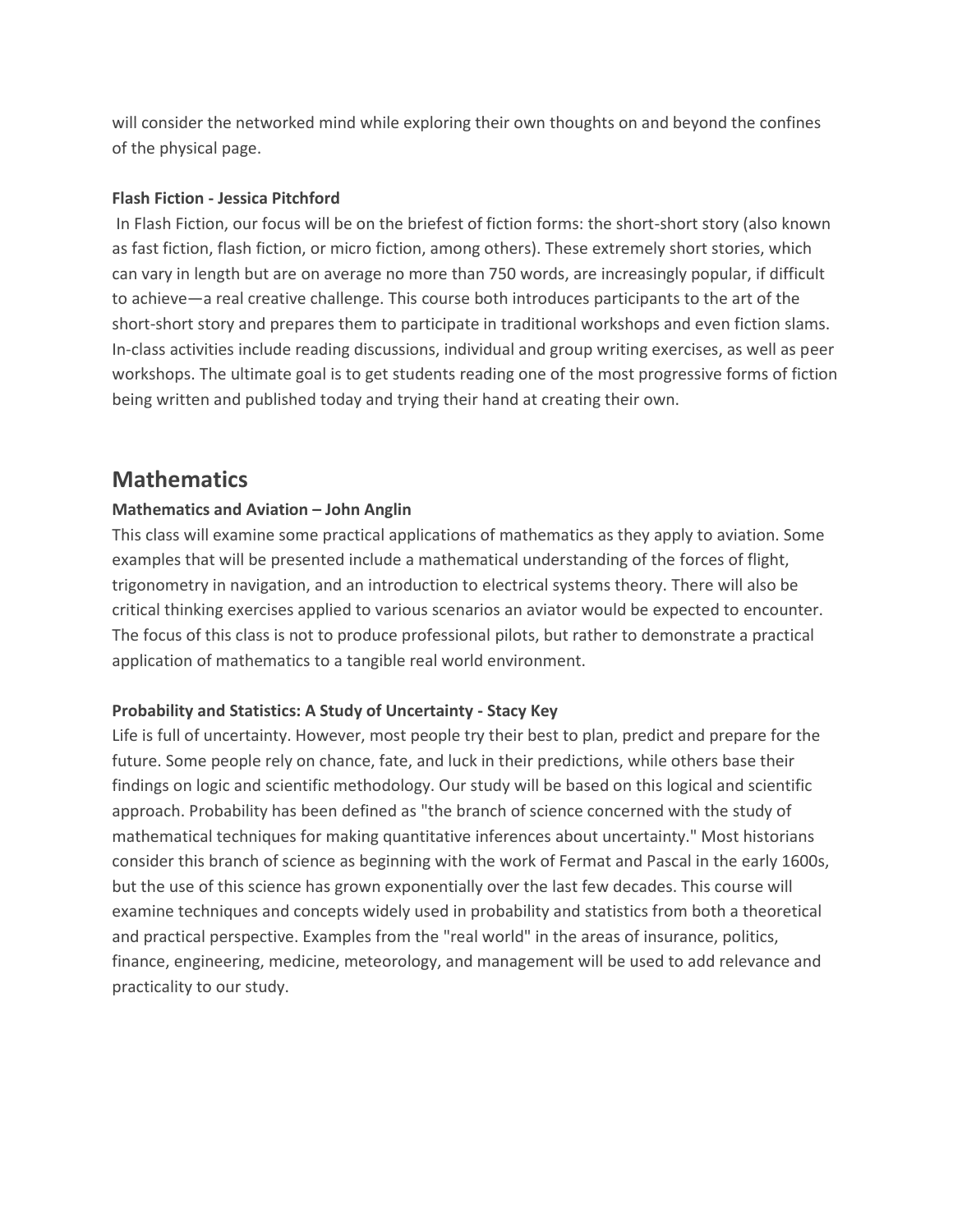#### **The Mathematics of Infinity - Lars Seme**

Though infinity is not actually a number in the usual sense, in this class we will discuss the different ways infinity can be approached mathematically, including the arithmetic of the infinite. Along the way, we will consider the construction of the Natural, Rational, Real, and Complex Numbers and their properties. For example, we will define what we mean by addition and use this to prove why 1+1 = 2. The class will conclude with the treatment of infinity using both Cardinal and Ordinal Numbers.

## **Natural Sciences**

#### **Prevention, Diagnosis, and Rehabilitation - Matt Bradsher**

We will look into the workings of the human body, specifically the structure in relation to function and vice-versa. We will look at the ways the environment affects our body, and techniques to control responses to provide us advantage. Lastly, we will look at our own health and develop a plan to improve in at least one area over the course of our AGS session.

#### **From Diagnosis to Drugstore- Kacey Hight**

Most all of us are familiar with the process of being diagnosed by a physician and shortly thereafter picking up our prescriptions at the pharmacy. On the health care side of that process is an immense amount of knowledge that allows us to understand and treat these diseases, both at an individual and community level. In this course, we will explore this train of knowledge that takes us from diagnosis to the drug store. Students will walk away from the course with a greater understanding of the process of treating common diseases such as diabetes and hypertension, and how a variety of different scientific disciplines contribute to our experiences as patients.

#### **Thinking About Scientific Thought - Tim Trawick**

How do we arrive at conclusions in science? How does mathematics guide our thinking? What support do we need to confirm, contradict or reshape a scientific law or theory? How does scientific theory inform other "truths" and "policies" that we use to guide our lives? This course will focus upon scientific thinking and standard models that describe the way physicists and astronomers understand and describe the universe. Explanatory power, mathematical formulation, and empirical observations are the hallmark of scientific endeavor and serve as ways to evaluate models we use to describe the world around us. Interesting topics will be discussed as they pertain to the "quest for truth" such as: cosmology (age, history and content of the universe); the interface between religion, science and philosophy; the background and birth of quantum theory and relativity; and the challenges of applying science in modern technology and policy. Students will be expected to read, write and contribute to class discussion.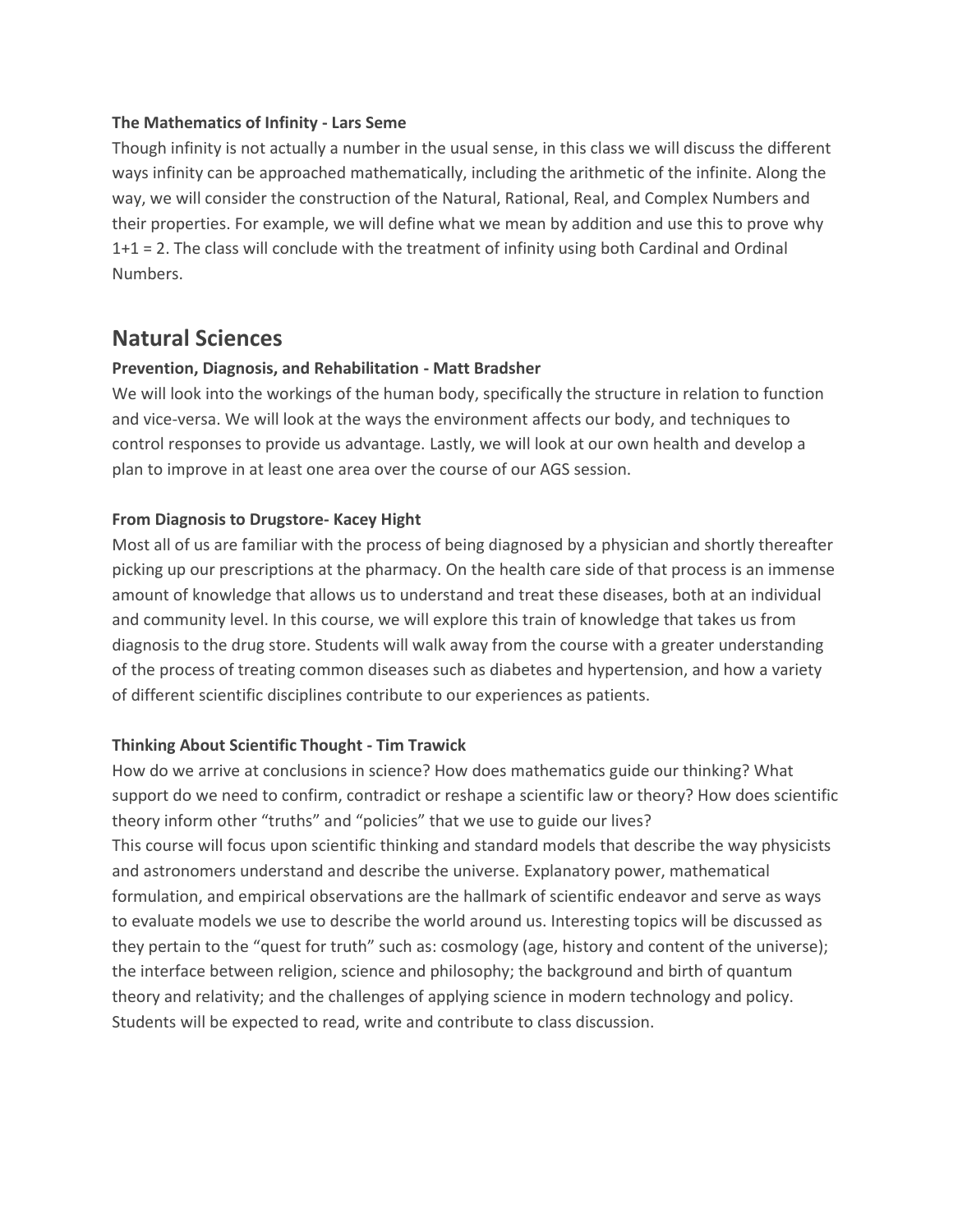#### **The Biology of Introspection - Blake Whitt**

Science requires a thorough understanding of how our tools of measurement work; otherwise any data we obtain -and the conclusions we draw from them- are meaningless. Strange, then, that the one tool used in *all* measurement (our brain) is in many ways still poorly understood. If science is to further investigate and understand phenomenon in nature, should we not first understand ourselves? This course will focus on the explanation of the neurobiological underpinnings of human behavior, emotion, and perception. We will begin with an overview of the molecular and cellular components of mammalian nervous systems. Then, using recent research articles from the field of neurobiology, we will discuss "the human experience" while challenging the conventional understanding of concepts like reality, love, culpability, and free will.

### **Social Sciences**

### **The ABCs of International Relations – Mark Elrod**

International relations (IR) is a subfield of political science and is studied from both a theoretical and practical perspective. In IR, the two-most widely used theories (paradigms) are realism (*realpolitik*) and liberal-idealism. Realism understands the international system as anarchical in nature with nation-states seeking to acquire the power they need to protect their interests in a hostile world. Liberal-idealism holds that nations and individuals are cooperative in nature and often work together to achieve common goals in terms of security, trade, and resources. To that end, liberal-idealists believe that international institutions such as the United Nations and the European Union demonstrate and strengthen global cooperation and integration. In this course at AGS, we will examine the core assumptions of these two paradigms and apply them to real-world problems and situations. Students will also learn key concepts (A-Z) that can be used to illustrate the theoretical world of realists and idealists.

#### **Introduction to Sociology - Dr. Rapheal Lewis**

This course covers a specific methodology centered around critical thinking, while at the same time engaging the patterns of thought of the early sociologist. It has been always a matter of curiosity how people get along with others, what they do for a living, and who and how people select leaders. Over the years there have been countless observations about human behavior. This course attempts to examine some of these in terms of content and consequences. Each student will be required to complete at least two requirements.

1. They must select one of the early sociologists and discuss their philosophy and methodology and the reasons for their choice. All of this should be prepared and presented in an essay or some other form, based on the students' creativity.

2**.** A research design or a plan to investigate a sociological problem at some time in the future must be developed.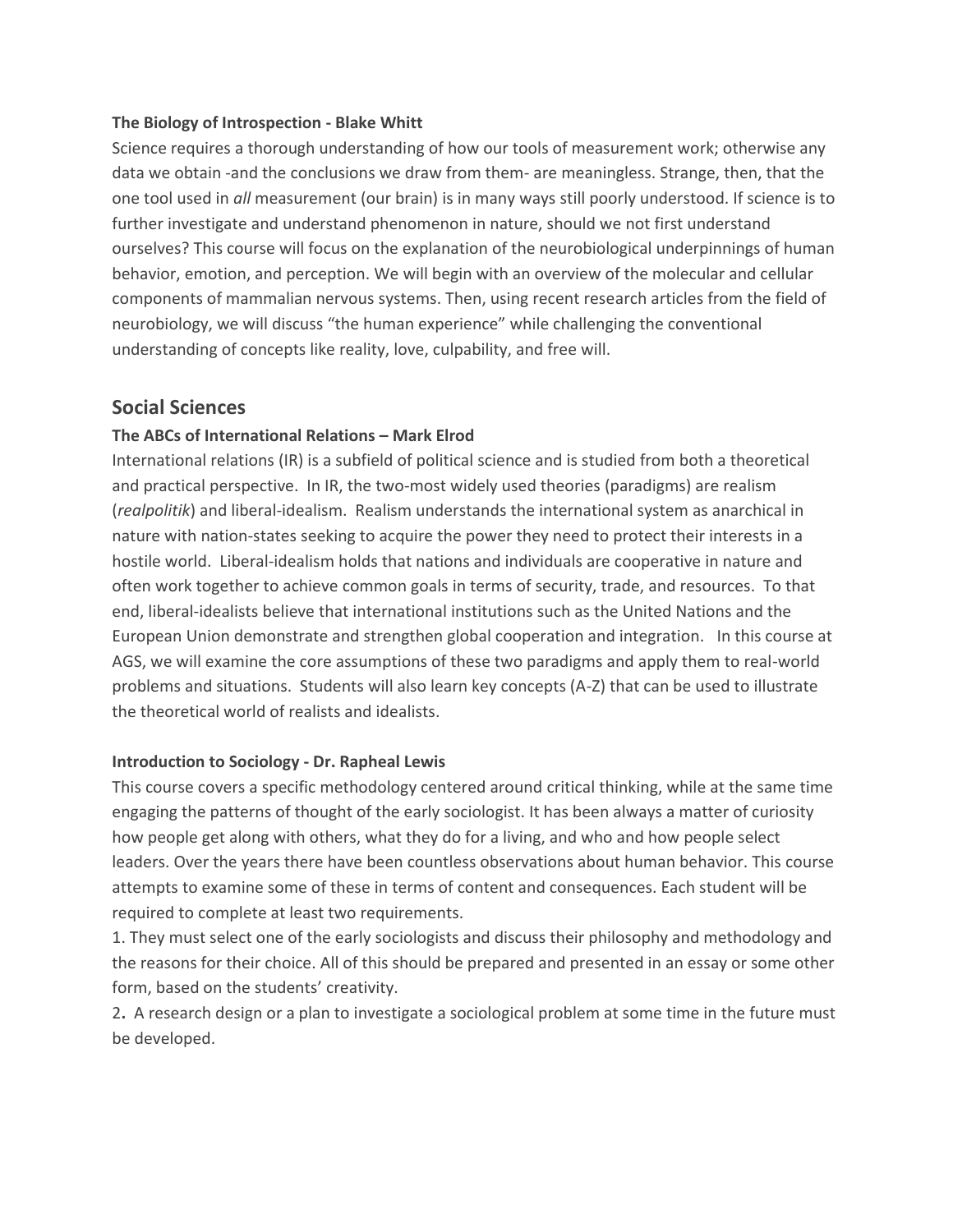#### **Developing Nations – Kondwani Phwandaphwanda**

Students will explore political systems in selected developing countries and examine how governments within those political systems serve their people to help them improve their lives. Discussion will focus on a number of areas including education, employment, health, food production and security, and civic education. Students will also discuss how international development impacts the lives of people living in poor countries.

Selected readings will be used for lectures and class discussion. Different activities will be used to accommodate the learning styles of students to give each student a chance to maximize his/her learning process. Students will also be encouraged to conduct basic research for their own further understanding of material discussed in class.

#### **Resilience, Governability, and American Politics - Dr. Peggy Scranton**

Resilience refers to the capacity of individuals and groups to thrive in adversity as well as good circumstances. Governability refers to both institutional performance and popular consent. We will use these two concepts to examine how our government and politics are functioning at the national level and how some communities are thriving despite challenging conditions. We will read two expert commentaries and follow up with our own research to fact check and elaborate on these authors' themes and evidence.

## **Area II: General Conceptual Development**

Area II focuses on thinking—on the ways we think, on the assumptions that underlie our own thinking and the thinking that takes place within the various disciplines, on cutting edge developments that have influenced our thinking about truth and knowledge, and on means of thinking more effectively.

Since Area II brings together students from all eight Area I disciplines, instructors can help students explore connections and differences between the disciplines and help them understand various approaches to truth and reality.

Area II classes also draw on speakers, films, and readings as subjects for discussion; students interact directly and frequently with leading figures in a variety of fields and learn to watch films, not simply as forms of entertainment, but as works of art open to critical examination.

Area II begins by introducing students to thinking about thinking, teaching them to be more conscious of their assumptions, the soundness of their logic, and different points of view based on different assumptions. Students express their opinions but also learn about the importance of evidence, logical thinking, and clarity of definition and expression.